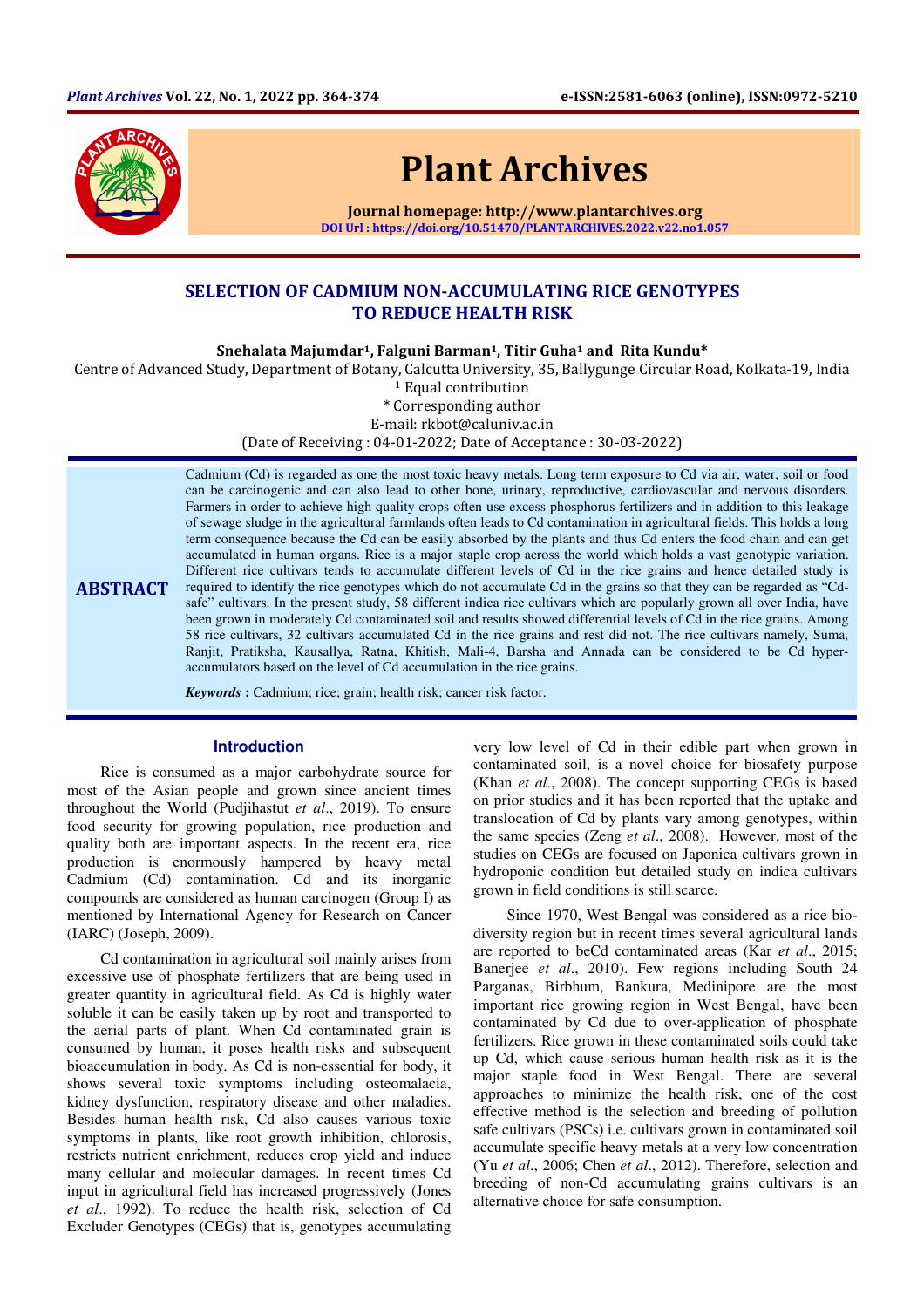In the present study, we have selected 58 widely cultivated rice genotypes of West Bengal and carried out a pot study using these rice cultivars. The rice plants were exposed to  $10\mu$ M CdCl<sub>2</sub> which is equivalent to 1.12 mg kg<sup>-</sup> <sup>1</sup>soil. At maturity, difference in grain Cd uptake was measured. Thus, the study intends to identify the rice cultivars, which are Cd non-accumulating (in grains) for safe consumption and also identify the rice cultivars which accumulates higher levels of cadmium in grains.

## **Materials and Methods**

#### **Site Description**

Pot experiment was carried out in Baruipur Agricultural Experimental Farm, University of Calcutta, located at Baruipur, West Bengal, India  $(88^{\circ}26.164)$ <sup>E</sup> and 22°22.526'N).The average rainfall (June-Oct) was recorded to be 109.9 mm, temperature ranged from 27ºC-34ºC and relative humidity was 68%. The soil used in this study had characteristics as reported by Mukherjee *et al*., 2019.

## **Plant materials and growth condition**

Popularly cultivated 58rice genotypes were collected from different parts of West Bengal, India (**Table-1**). Around 30-35 rice seeds were surface sterilized with 0.2% Dithane for 5 min, washed thoroughly 3-5 times in deionized water followed by overnight soaking in dark condition. The seeds were plated on moist filter paper and allowed to germinate for 3 days. Three seedlings of uniform size (10 days old) were transferred into separate pots containing 5kg soil. 30 days old seedlings were treated by adding aqueous solution of 10  $\mu$ M CdCl<sub>2</sub> (or 1.12 mg kg<sup>-1</sup>CdCl<sub>2</sub>) to 5 kg of soil in required amount and again same dose of Cd was applied. Another control set was maintained where Cd was not added to the pot soil. Finally, the plants were grown under natural field condition with regular watering till maturity.

## **Study of different agronomic traits and yield components**

Several agronomic traits were recorded twice during pot culture, once in 45 days and another after maturity. The plant height, leaf length, breadth and tiller numbers were recorded. Among the reproductive characters, the effective tiller numbers, flowering time, panicle length, weight, numbers of hollow seeds and yield were noted.

#### **Estimation of grain Cd content**

Harvested rice seeds were de-husked and ground to a fine powered by using mortar and pestle. 100 mg power were allowed to digest in tri acid method containing HNO<sub>3</sub>, HCl,  $HClO<sub>4</sub>$  (4:2:1) at 90 $^{\circ}$ C for 3h and Cd content analyzed by ICP-AES.

## **Estimation of bio-available Cd**

Estimation of bio-available Cd content was done by sequential extraction method according to Yong *et al*. (1993). After each step soil samples were washed with deionized water and subsequently dried at 60ºC prior to next step. Dried soil samples were passed through mesh and 1.5g soil samples were dissolved in 15 ml deionized water and allowed to incubate 24 h for extraction of soluble content. For further analysis soil sediment was allowed to dry at 60°C for 24h. Exchangeable fraction and metals (carbonate) were estimated by adding 8 ml of  $1M$  MgCl<sub>2</sub> (pH 7) and 8 ml of  $1M$  NaOAc with the dried soil sediments. Oxide and hydroxide content was done by extracting the dried soil with 20 ml of 0.04 M NH<sub>2</sub>OH.HCl in 25% (v/v) acetic acid (pH 2.5) at 96 °C for 6 h and 20 ml of 0.04 M NH<sub>2</sub>OH.HCl in  $25\%$  (v/v) acetic acid (pH 2.5). Reaction mixture containing,  $3 \text{ ml of } 0.02 \text{ M HNO}_3$ and 5 ml of 30%  $H_2O_2$  (pH-2) were again added to the soil sediment and allowed to incubate at 90°C for 2h for collection of organic matter. There after reaction mixture allowed to mixing with 5 ml of 3.2 M NH<sub>4</sub>OAc in  $20\%$  (v/v)  $HNO<sub>3</sub>$  and followed by incubation for 30 min at room temperature. Finally, the residual fraction was collected by digestion at 90°C with 25 ml dilute aquaregia. Cd content was measured by addition of 0.1% APDC and 1% Tween 80 and APDC. The absorbance was read at 324 nm. Standard curve of Cd was calculated by using different concentrations of Cd and Cd content was expressed as mg kg−1 soil.

## **Oral daily intake of Cd through rice**

Daily Cd uptake through rice was calculated according to the following formula = Cd grain (mg/ kg)  $\times$  average daily rice consumption (kg/day) as suggested by Bar *et al*. (2002).

## **Statistical analysis**

Experimental data represented in the graphs were average of five replicates. Hierarchical clustering analysis was done by using SPSS 23 software package. Microsoft Excel software was used to construct matrix plots and graphs.

#### **Results**

## **Effect of Cd toxicity on growth parameters and tillering dynamics**

After maturity plant height of most of the rice cultivars declined in response to the Cd treatment. However, only Khandagiri had higher plant height in the Cd treated sets compared to that of control (1.2 fold over control) (**Figure-1**).

The negative impacts of Cd toxicity on plant's vegetative parts were detected, in terms of reduced leaf area with exception to Ratna, Tulsibhog, Radhunipagol, Chaitali, and CSR2 which had higher plant height in the Cd treated sets compared to that of control (1.3, 1.3, 1.15, 1.1, and 1.1 fold over control, respectively) (**Figure-1**).

Formation of effective tillers was significantly hindered under Cd treatment. Additionally, lower percentage of effective tiller number reduction was noticed in rice cultivar Ajit (**Figure-1**).

## **Cd toxicity drastically reduced yield components and delayed maturation time**

Cd exposure significantly increased the hollow grain percentage (**Figure-2**). Maximum increase in the hollow grain percentage was observed in Suma (15.2 fold over control), followed by Annada and Satabdi (10.5 fold over control) and on the other hand, the cultivar Bumpygold had lower hollow grain number.

Cd treatment also delayed the maturation time. The Cd treated plants had longer duration for maturity and highest maturity time was recorded in Khanika (1.16 fold over control) (**Figure-3**).

Panicle length and grain yield of all the rice cultivars decreased when exposed to Cd stress (**Figure-4**). In Bandana and Sabita, maximum decline in the panicle length occurred (0.45 fold with respect to control).Maximum decrease in yield occurred in Ajit, CSR2 and CSR4.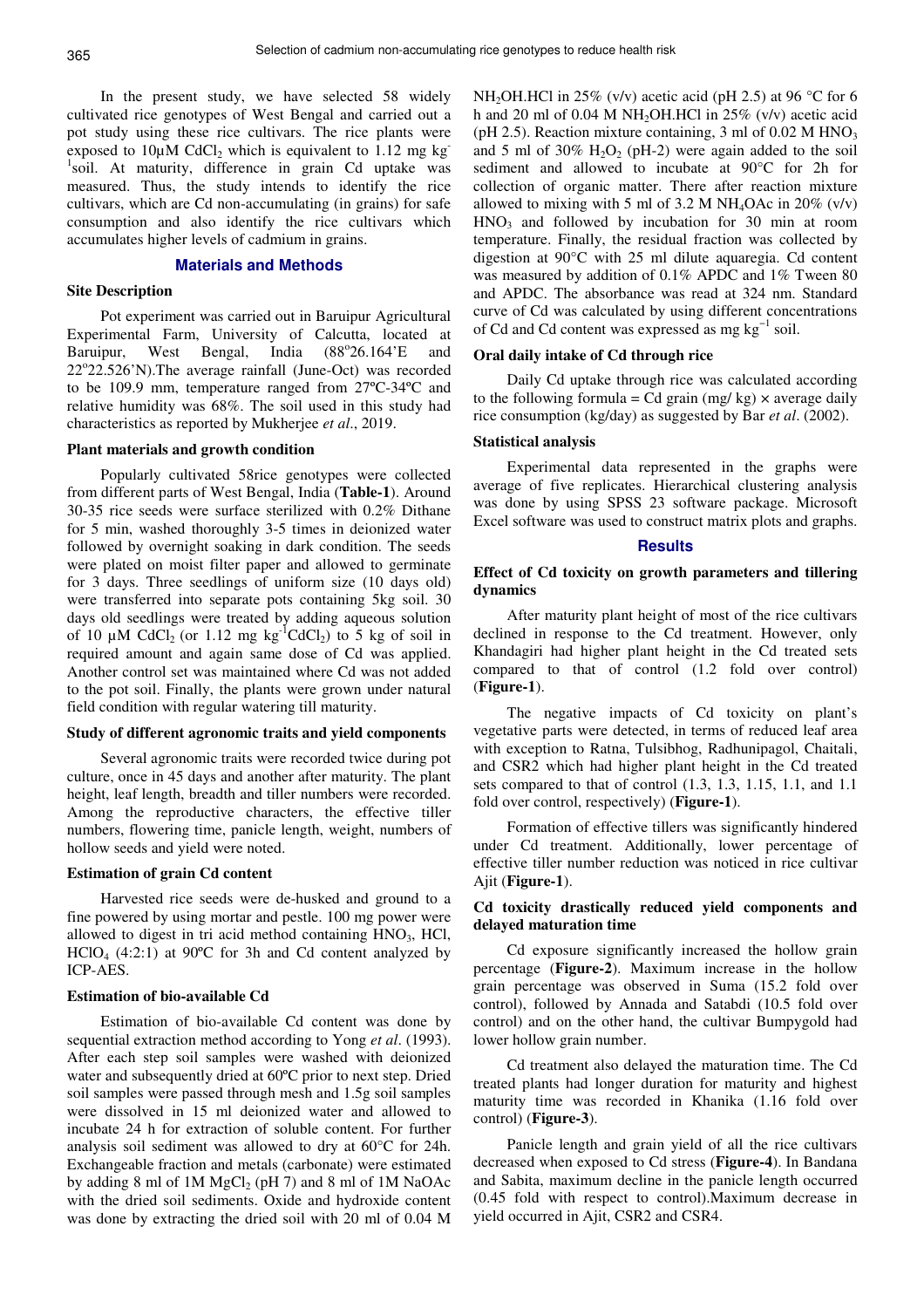## **Grain Cd content**

Among the 58 cultivars, in the grains of 32 cultivars, significant levels of Cd accumulation were found (**Table-2**). Maximum levels of grain Cd were found in Suma  $(1.3 \mu g g^{-1})$ which was followed by Kausallya  $(0.91 \text{ µg g}^{-1})$ . Consequently higher levels of oral weekly intake of Cd were found in these cultivars.

On the contrary, lowest Cd accumulation in the grains was found in Rajlaxmi (0.075  $\mu$ g g<sup>-1</sup>) and thus consequently lower dietary Cd intake risk was associated with this cultivar. Other cultivars like Khanika, Kariagora, Satabdi, IET4094, IR36, Jaldi13, Triguna, Ajit, Lalat, Pusa Basmati, CSR1, CSR2, CSR4, Radhunipagol, Badshabhog, Gobindobhog, Tulaipanji, Tulsibhog, Purnendu, CN-1039, Bhudeb, Nonabokra, Amolmona, Caning, Pakali and Nilima showed no accumulation of Cd in the grains.

## *Heat-map and hierarchical clustering*

To visualize all the collected data of all the parameters with colour intensity a clustered heat map was generated and hierarchical clustering analysis was performed using Euclidean distance algorithm where it was evident that the cultivar Ajit was an out group since, there was least decline in plant height and effective tiller (**Fig. 5**). However, Cd stress led to decrease of grain yield in Ajit. Thus, Cd stress caused decline in grain yield in all the cultivars, both Cd accumulators and Cd non-accumulators.

## **Discussion**

The study was conducted across 58 rice genotypes popularly cultivated in West Bengal and other parts of India. According to Xie *et al*. 2015 maximum bioaccumulation of Cd in rice occurs when Cd concentration ranges from 1-3 mg/kg. Hence the treatment dose for the study was selected in the reported range. Upon Cd exposure, plant growth and yield associated traits were found to be hindered.

Cd is reported to inhibit plant growth and development which are detectable both morphologically and physiologically (Shanying *et al*., 2017). In our study, the plant height reduced under Cd toxicity with respect to the control set. Cd toxicity lowers root length and biomass, growth inhibition is associated with hindered mitotic activities in the meristematic region (Gratao *et al*. 2009; Seth *et al*. 2008). With respect to control set, the leaf area was found to decrease in Cd accumulating genotypes as leaves are also prone to stunting, necrosis and desiccation when subjected to Cd exposure. The leaf area is reported to significantly decrease under Cd toxicity in previous reports (Solis-Dominguez *et al*., 2007). As Cd toxicity disturbs plant-water relation, nutrient uptake, nitrogen and carbon assimilation, photosynthetic efficiency is declined. Along with that, Cd stress induces ROS mediated oxidative damage, resulting impaired plant growth (Ismael *et al*., 2019).

In addition to reduction in shoot growth in grasses, environmental stress is also associated with reduced tillering production in members of Poaceae family (Zhuang *et al*., 2017). The Cd exposed plants had lower number of tillers than their untreated counterparts in this study. Similarly, reduction in tillering was also observed in perennial rye grass when exposed to Cd, as initiation of tiller bud and outgrowth control the tillering, regulation of several transcriptional factors might play an important role (Niu *et al*., 2021).

Our results indicate that with decrease in number of tillers in treated genotypes, the panicle number and yield subsequently decreased, according to previous reports, the tiller number, panicle number and seed yield are all directly and positively correlated with each other and are important factors in determining total yield (Li *et al*., 2019). Presence of Cd in soil also delayed the maturity of rice which is reported by Guha *et al*., 2020. Cd toxicity mediated decrease in total yield was also observed in several reported studies (Kanu *et al*., 2017; Barman *et al*., 2020; Guha *et al*., 2020; Majumdar *et al*., 2020).

As Cd accumulation potential greatly varies among species, ecotypes and cultivars, many studies have been conducted to explain the variability in grain Cd accumulation of rice, many field studies have been conducted which reported the genotypic variability in Cd accumulation (Uraguchi *et al*., 2009; Duan *et al*., 2017). Our results have exhibited high variability in Cd accumulation, where 32 genotypes accumulated Cd in grain and no Cd accumulation was found in the remaining 26 genotypes. Such variability in Cd uptake can be attributed to several Cd transporters like Os NRAMP (Takahashi *et al*. 2011), OsHMA (Miyadate *et al*., 2011). Studies on quantitative trait loci revealed that a particular QTL on chromosome 7 between 7.23 and 7.61 Mbp is associated with the variability of grain Cd accumulation.

According to CODEX guidelines the permissible level of Cd in rice grain must be below  $0.2 \text{ mg kg}^{-1}$ . Among the Cd accumulating cultivars, Kabirajsaal, and Rajlaxmi had grain Cd contents below  $0.2 \text{ mg kg}^{-1}$  hence can be considered to be safe for consumption. The oral weekly intake of Cd upon consumption of the Cd contaminated rice grains have been also calculated considering 300gm of rice consumed by an adult of 50 kg body weight. According to WHO, 2010, the provisional tolerable monthly intake (PTMI) for Cd is around  $7 \mu$ g kg<sup>-1</sup> body weight per week. The cultivars like Suma, Ranjit, Pratiksha, Kausallya, Ratna, Khitish, Mali-4, Barsha and Annada can be considered to be Cd hyper-accumulators and the oral weekly intake of Cd upon consumption of these cultivars exceeded 30µg kg<sup>-1</sup> bodyweight. Cancer risk factor was also calculated according to Zeng *et al*. 2015 considering the slope factor for Cd 15 mg  $kg<sup>-1</sup>$  body weight and the grain Cd content data revealed that Suma had the highest cancer risk factor of 6.18.

Till date, there are no reports about indica rice cultivars which accumulate high Cd and are unsafe for consumption. This report can help to identify the Cd non-accumulator and Cd-accumulating cultivars. In future, the cultivation of Cd hyper-accumulators must be restricted since they can impose potential health risk, or measures may be taken to reduce Cd accumulation in grains by applying Cd remediating agents.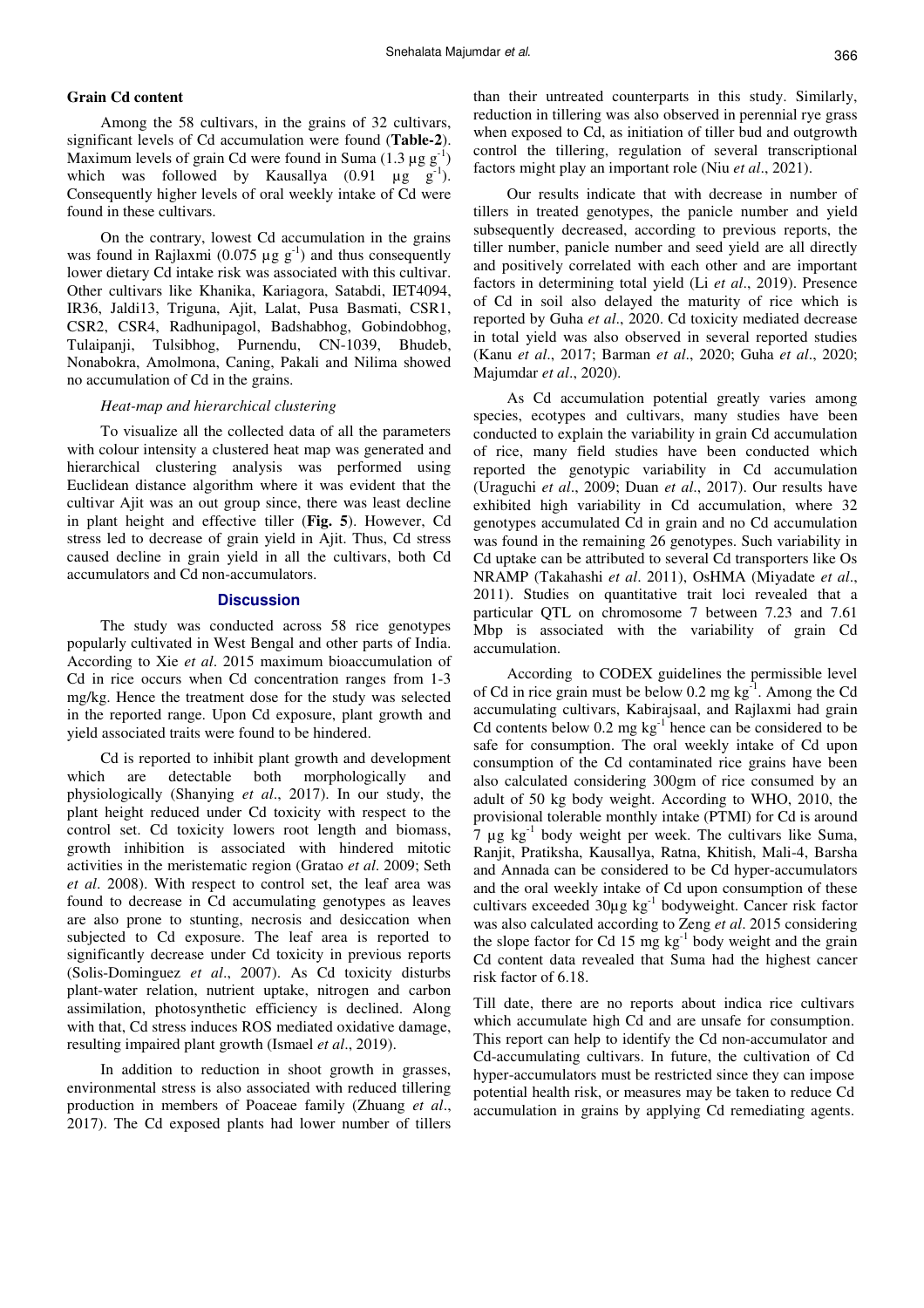

**Fig. 1 :** Decrease in the leaf area, final height and effective tiller percentage of the Cd treated rice plants after maturity (expressed as fold change with respect to control). Bars represent mean of five independent replica and error bars indicate standard deviation.



**Fig. 2 :** Increase in hollow grain percentage of the panicles from the Cd treated rice plants (expressed as fold change with respect to control). Bars represent mean of five independent replica and error bars indicate standard deviation.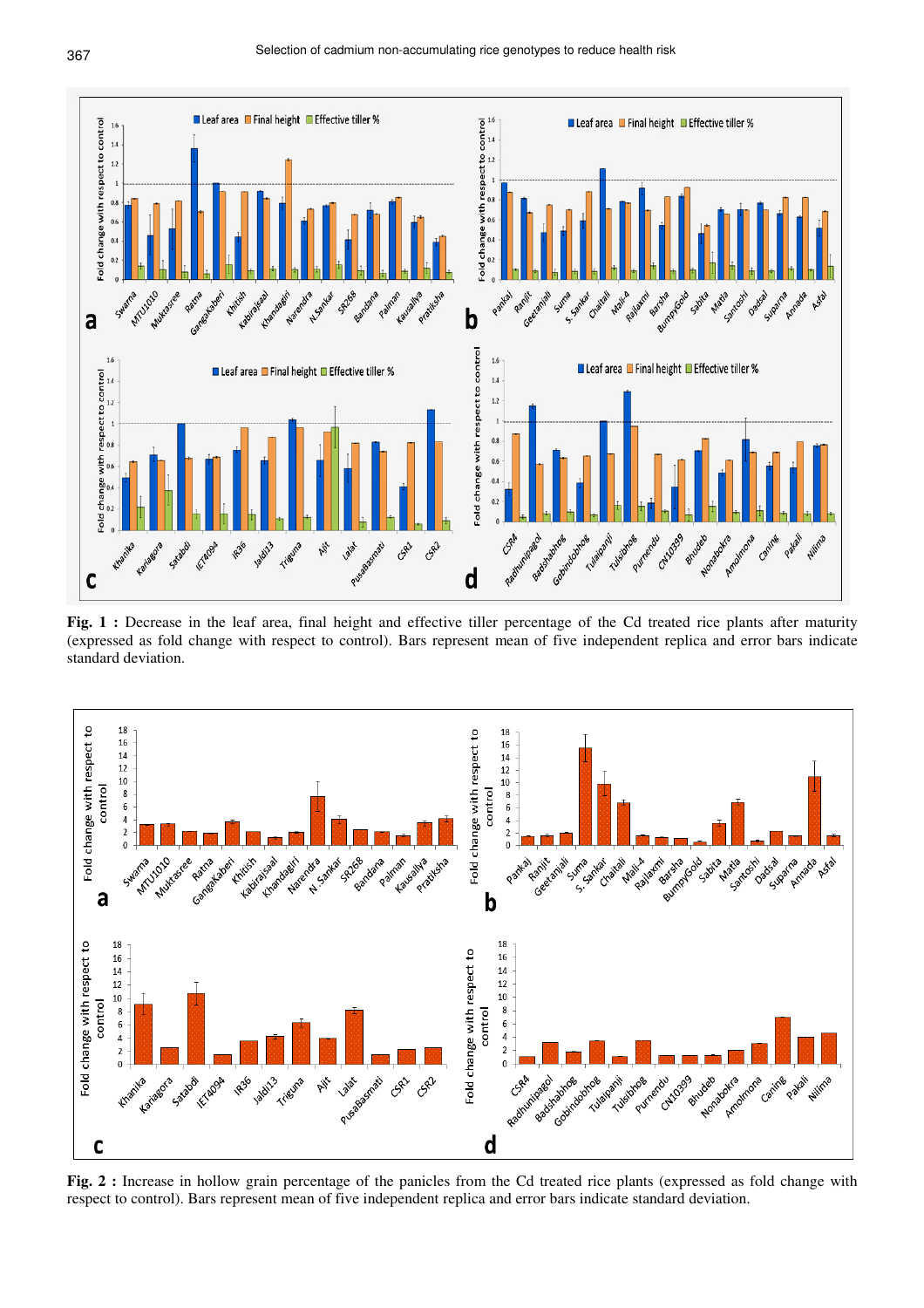

**Fig. 3 :** Increase in duration of maturity of the Cd treated rice plants (expressed as fold change with respect to control). Bars represent mean of five independent replica and error bars indicate standard deviation.



**Fig. 4 :** Decrease in panicle length and yield of the Cd treated rice plants after maturity (expressed as fold change with respect to control). Bars represent mean of five independent replica and error bars indicate standard deviation.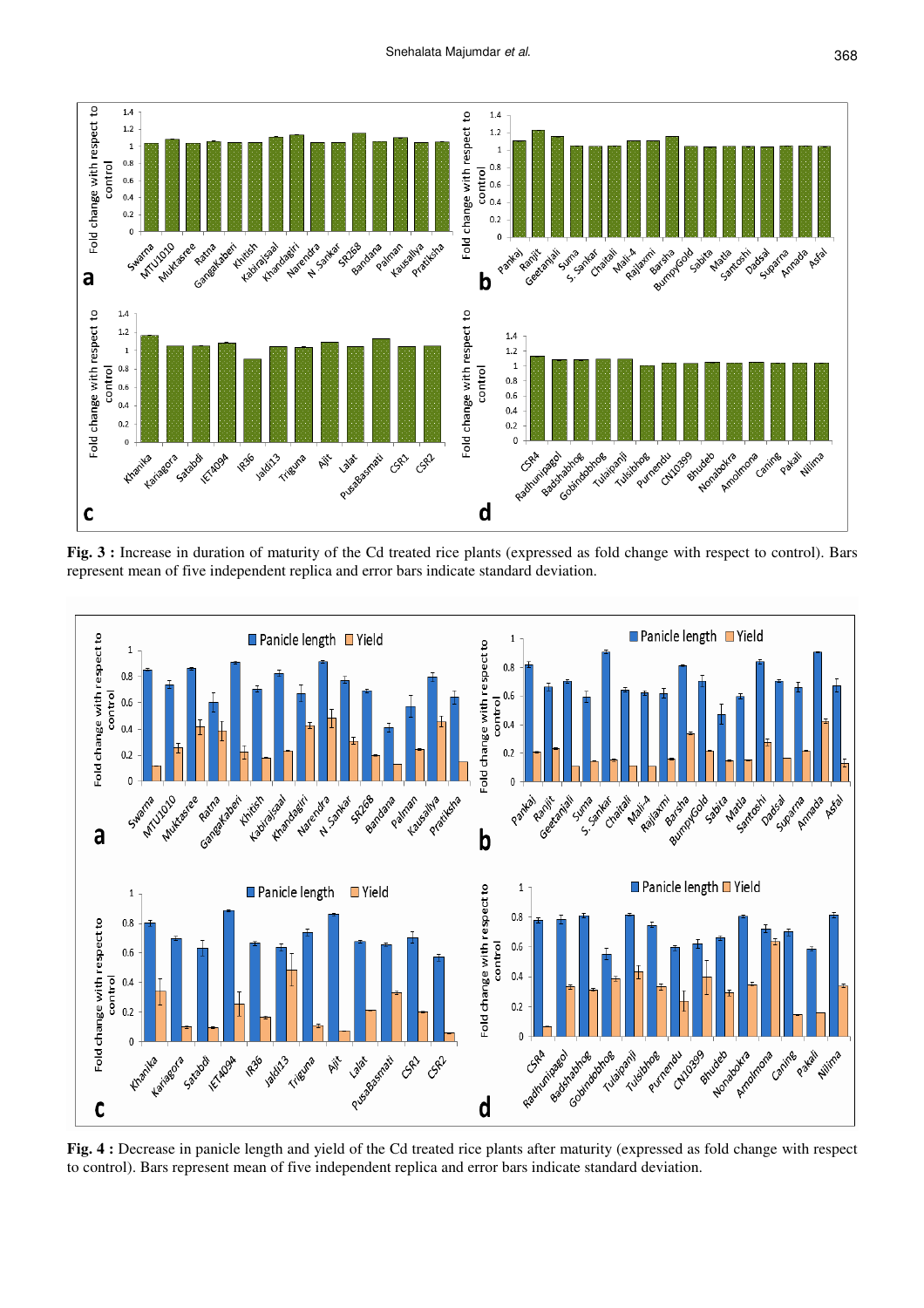

Fig. 5 : Heat map showing fold change in agronomic parameters of rice plants treated with Cd with respect to control. B. Hierarchical clustering of rice cultivars based on the changes in agronomic parameters.

| SL.<br>No.     | Cultivars       | Maturation<br>Time(Day) | Ecosystem                        | Characters                                                                                                                                                                                                                                                                      | States where the<br>cultivar is produced                     |
|----------------|-----------------|-------------------------|----------------------------------|---------------------------------------------------------------------------------------------------------------------------------------------------------------------------------------------------------------------------------------------------------------------------------|--------------------------------------------------------------|
| 1              | Swarna          | 140                     | Rainfed<br>lowland               | Semi-dwarf, tolerant to bacterial leaf blight<br>and many diseases, tolerate salinity, Yield:<br>58Q/ha                                                                                                                                                                         | Orissa, West Bengal<br>(WB), Andaman,<br>and Nicobar islands |
| $\overline{2}$ | <b>MTU1010</b>  | 133                     | Irrigated<br>Medium<br>Lands     | (Krishnaveni x IR-64), Irrigated medium<br>lands, semi-dwarf (108 cm), resistant to blast<br>& tolerant to BPH; yield: 74 Q/ha.                                                                                                                                                 | Andhra Pradesh                                               |
| 3              | Muktasree       | 125-131                 | Rain fed<br>Irrigated            | Suitable for irrigated, transplanted condition,<br>maturity mid-early, moderately tolerant to<br>sheath blight, brown spot, leaf folder and<br>moderately resistant to leaf blast, black plant<br>hopper, gall midge, resistant to lodging and<br>grain shattering. 42-52 Q/ha. | <b>WB</b>                                                    |
| 4              | Ratna           | 130-135                 | Upland                           | Dwarf, resistant to blast, sheath blight, Yield:<br>45-50 Q/ha (quintals per hectare)                                                                                                                                                                                           | WB, Orissa, Punjab,<br>Haryana, Tamil<br>Nadu.               |
| 5              | Ganga<br>Kaberi | 135                     | Rain fed<br>Irrigated            | Fine grained high yielding variety                                                                                                                                                                                                                                              | WB, Uttar Pradesh                                            |
| 6              | Khitish         | 132                     | Rain fed<br>Irrigated<br>Uplands | (BU-1 x CR-115), irrigated upland or<br>medium, Early, dwarf (82-90 cm), grains:<br>LS, moderately resistant to blast & BS, yield:<br>45 Q/ha.                                                                                                                                  | WB, Orissa                                                   |
| $\tau$         | Kabirajsaal     | 126                     | Rain fed<br>Irrigated            | Local landrace, rich in iron, zinc and vitamin<br><b>B</b> complex                                                                                                                                                                                                              | <b>WB</b>                                                    |
| 8              | Khandagiri      | 121                     | Rain fed<br>Irrigated<br>Uplands | (Parijat x IR-13429-94-3-2-2), rain fed<br>irrigated uplands, resistant to Sh.R, neck<br>blast, BS, BPH, moderately resistant to RTV,<br>Sh.B, BLB, WBPH, GM, SB & WM; yield:<br>35 Q/ha.                                                                                       | Orissa.                                                      |
| 9              | Narendra        | 140                     | Irrigated or<br>Rainfed          | (IR-36 x Hansraj-A), rain fed upland, dwarf<br>(85 cm), lodging and drought resistant; yield:<br>30-40 Q/ha.                                                                                                                                                                    | Uttar Pradesh.                                               |

**Table 1 :** Details of 58 rice cultivars.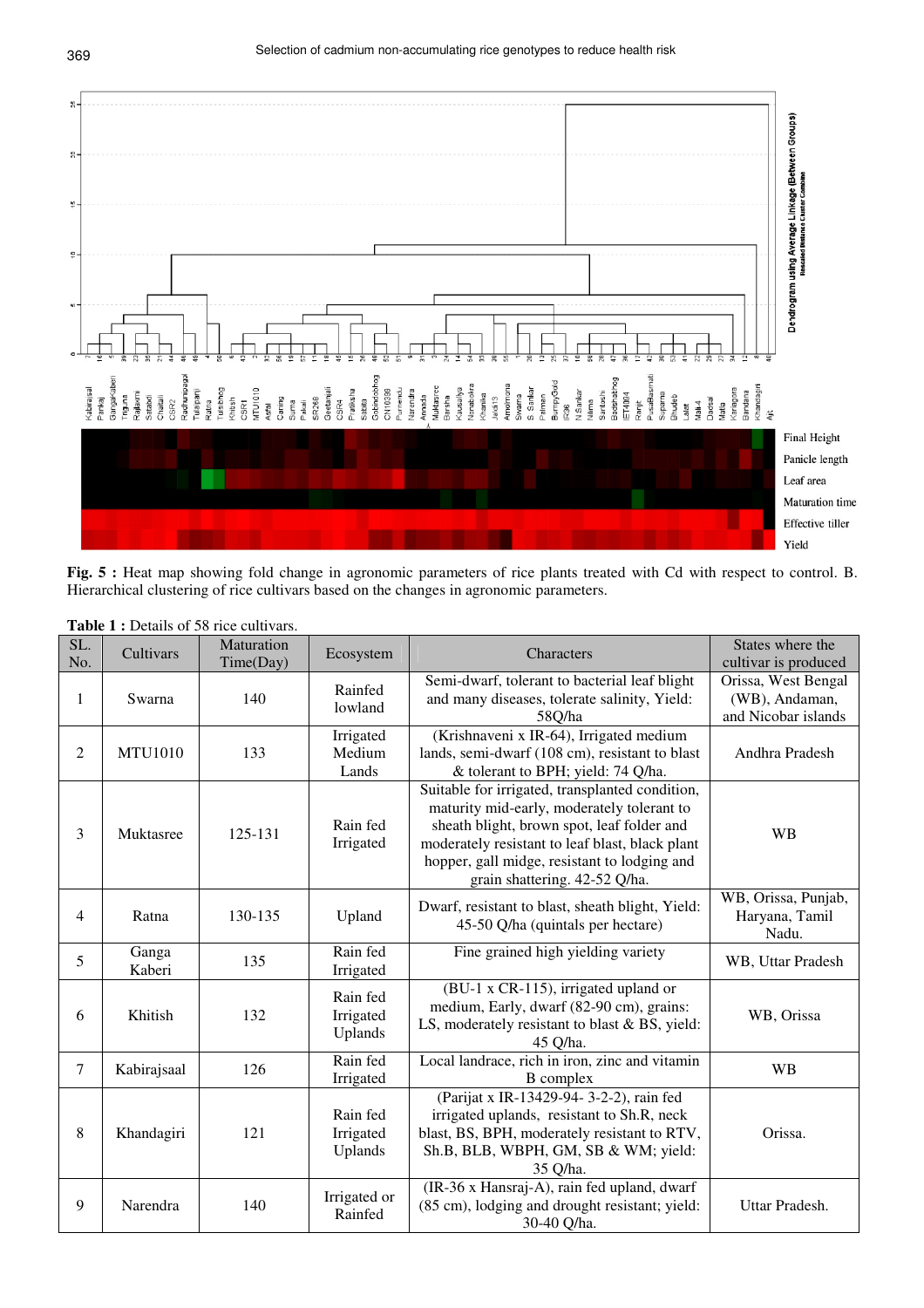| 10 | N.Sankar             | 135-140                                                 | Irrigated<br>Medium                    | (IR-58025A x NDR-3026-3-1-R), irrigated<br>medium, yield: 62 Q/ha.                                                                                                                            | Uttar Pradesh.                                                                  |
|----|----------------------|---------------------------------------------------------|----------------------------------------|-----------------------------------------------------------------------------------------------------------------------------------------------------------------------------------------------|---------------------------------------------------------------------------------|
| 11 | SR268                | 121                                                     | Lowland,<br>highly rainfed             | Salinity tolerant                                                                                                                                                                             | West Bengal<br>(Sundarban)                                                      |
| 12 | Bandana              | 126                                                     | Favourable&<br>unfavourable<br>Uplands | C 22 x Kalakeri, Weed competitive; drought<br>tolerant, deep root system: moderately<br>resistant to blast & brown spot.                                                                      | Bihar, Jharkhand<br>and Orissa                                                  |
| 13 | Palman               | 120-125                                                 | Low-land                               | Introduction from IRRI High yielding, Fe<br>rich resistant to sheath blight                                                                                                                   | Punjab, West Bengal                                                             |
| 14 | Kausallya            | 110                                                     | Rainfedshall<br>0W                     | Resistance to gall midge and tolerance to<br>white-backed plant hopper, Yield: 45 Q/ha                                                                                                        | Chattisgarh                                                                     |
| 15 | Pratiksha            | 142                                                     | Irrigated/<br>Rainfed                  | Semi-dwarf; resistant to whitebacked plant<br>hopper, 40-45 Q/ha                                                                                                                              | Orissa                                                                          |
| 16 | Pankaj               | 148                                                     | Low-land<br>Areas                      | Peta x Tongkai Rotan, semi dwarf (110-120<br>cm), grains: long bold, white, moderately<br>susceptible to BLB, SB and GM, moderately<br>resistant to blast and RTV, Yield: 40-45<br>Q/ha.      | Bihar, Orissa, West<br>Bengal, Andhra<br>Pradesh and Tamil<br>Nadu.             |
| 17 | Ranjit               | 155-160                                                 | Rain-fed                               | Semi-dwarf, tolerant to bacterial leaf blight,<br>susceptible to blast, sheath blight; Yield: 40<br>Q/ha                                                                                      | Assam                                                                           |
| 18 | Geetanjali           | 130-135                                                 | Medium land<br>and irrigated           | Basmati 370, Plant height -110-115 cm,<br>semi-dwarf; grains - long slender; resistance<br>to neck blast & mod. resistance to GM;<br>Yield: 50-60 Q/ha                                        | Orissa                                                                          |
| 19 | Suma                 | 121                                                     | Rainfed,<br>Irrigated &<br>Upland      | Rain fed Irrigated                                                                                                                                                                            | West Bengal                                                                     |
| 20 | S. Sankar            | 137                                                     | Rain fed                               | UPRI 95-17A/UARI 93-287R, Semi dwarf.<br>(115 cm), grains – Long Slender and red;<br>mod. resist. to BLB, blast, BS, RTV, Sh. B,<br>kernel bunt, SB, BPH, WBPH and LF. Yield:<br>61-6.6 Q/ha. | Uttranchal                                                                      |
| 21 | Chaitali             | Kharif (110-<br>115 Days) and<br>Boro (140-145<br>Days) | Rainfed,<br>Irrigated &<br>Upland      | Both Rain fed Irrigated Long -Medium<br>Slender, 24-26Q/A                                                                                                                                     | West Bengal                                                                     |
| 22 | Mali-4               | 140                                                     | Rainfed,<br>Irrigated &<br>Upland      | Most prevalent HYVs in the district                                                                                                                                                           | Odisha and West<br>Bengal                                                       |
| 23 | Rajlaxmi             | 125-135                                                 | Upland                                 | Tolerate stem borer, brown plant hopper, leaf<br>blast, bacterial leaf blight, white backed plant<br>hopper and gall midge etc. Cold stress<br>tolerant, semi dwarf, Yield: 7-7.5 t/ha.       | Odisha and Assam                                                                |
| 24 | Barsha               | 129                                                     | Low-land                               | Most prevalent HYVs in the districtPurba<br>Midnapore                                                                                                                                         | West Bengal(Purba<br>Midnapore)                                                 |
| 25 | <b>Bumpy</b><br>Gold | 160                                                     | Rainfed,<br>Irrigated &<br>Upland      | Resistant to BLB, blast, BS, RTV, Sh. B,<br>kernel bunt, SB, BPH, WBPH and LF                                                                                                                 | West Bengal                                                                     |
| 26 | Sabita               | 135                                                     | Low Lands                              | Pure line selection from Indica cultivar<br>Boyan .Tall (150-160 cm), grains: LS; Yield:<br>40 Q/ha.                                                                                          | West Bengal                                                                     |
| 27 | Matla                | 130                                                     | Coastal<br>saline land                 | Grown in flood-prone areas of West Bengal,<br>tolerate salinity, Yield: 20 Q/ha                                                                                                               | South West Bengal                                                               |
| 28 | Santoshi             | 130                                                     | Rainfed<br>Upland                      | Resistant to sheath blight, bacterial leaf<br>blight & sheath rot                                                                                                                             | West Bengal                                                                     |
| 29 | Dadsal               | 150                                                     | Rainfed<br>Upland                      | Salt tolerant                                                                                                                                                                                 | West Bengal                                                                     |
| 30 | Suparna              | 115                                                     | Ittigated                              | High yielding                                                                                                                                                                                 | West Bengal                                                                     |
| 31 | Annada               | 122                                                     | Rainfed<br>Upland                      | MTU-15 x YaikakuNantoku (China). Grains:<br>short bold, moderately resistant to blast &<br>SB, susceptible to BLB, GM & BPH.                                                                  | Arunachal Pradesh,<br>Madhya Pradesh,<br>Manipur Meghalaya,<br>Nagaland, Orissa |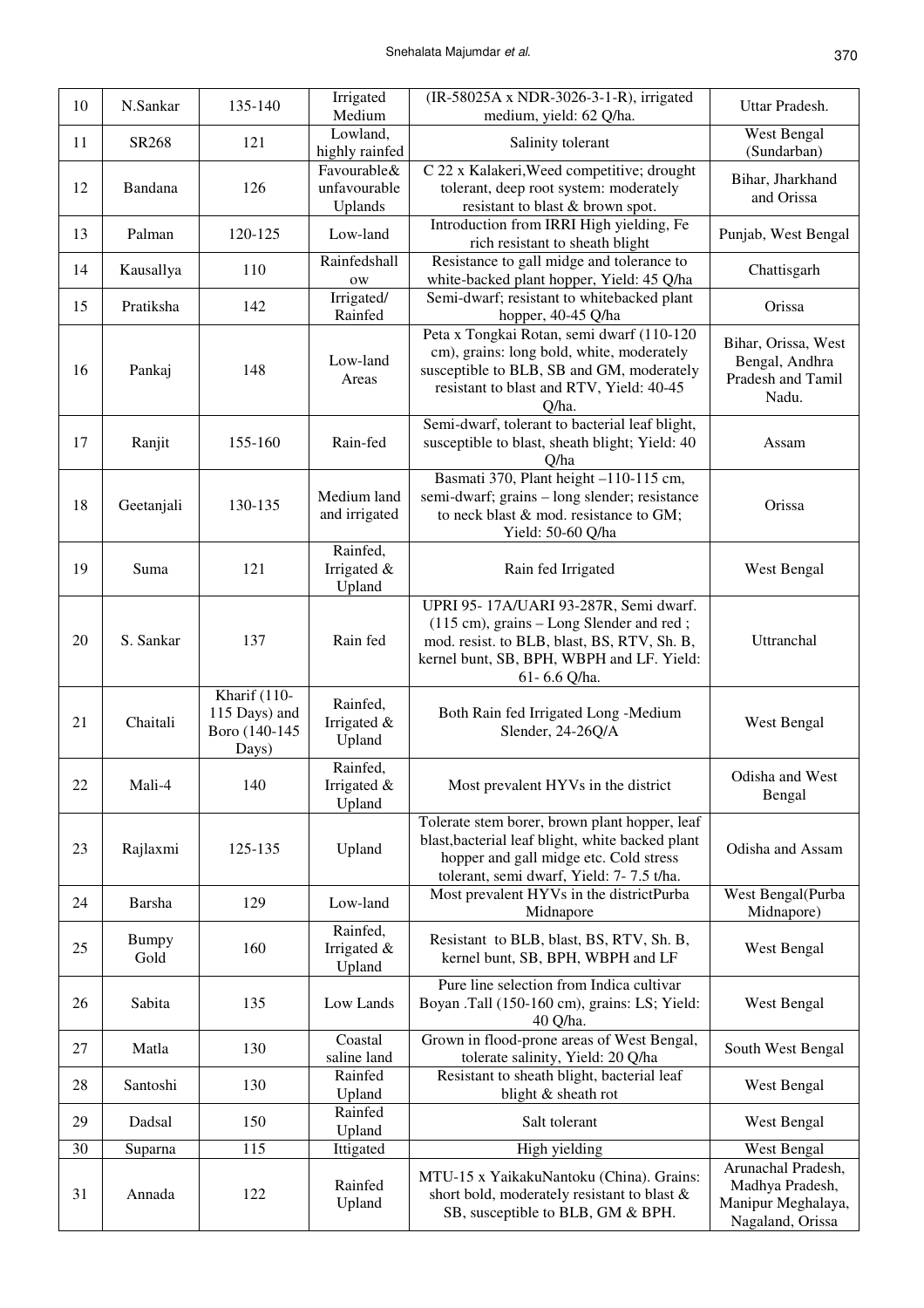|    |                              |                                      |                                             |                                                                                                                                                                             | and Goa.                                                                 |
|----|------------------------------|--------------------------------------|---------------------------------------------|-----------------------------------------------------------------------------------------------------------------------------------------------------------------------------|--------------------------------------------------------------------------|
| 32 | Asfal                        | 119                                  | Lowland,<br>highly<br>rainfed               | Salinity tolerant                                                                                                                                                           | West Bengal<br>(Sundarban)                                               |
| 33 | Khanika                      | 159                                  | Rain fed<br>Uplands                         | Jaya x CR-237-1 Resistant to sheath blight<br>and brown spot                                                                                                                | Jharkhand, Orissa,<br>West Bengal                                        |
| 34 | Kariagora                    | 150                                  | Upland                                      | Medicinally important plant, used as tonic                                                                                                                                  | West Bengal,<br>Assam, Orissa                                            |
| 35 | Satabdi                      | 150                                  | Upland                                      | CR-10-114 x CR-10115 Semi-dwarf,<br>resistant to sheath blight, bacterial leaf blight<br>& sheath rot                                                                       | West Benngal,<br>Orissa                                                  |
| 36 | <b>IET4094</b>               | 115-120<br>(Kharif)<br>145-150(Boro) | Irrigated<br>Early                          | Dwarf (82-90 cm), grains: LS, moderately<br>resistant to blast & BS, Yield: 45 Q/ha.                                                                                        | West Bengal                                                              |
| 37 | <b>IR36</b>                  | 110-115                              | Irrigated,<br>Rainfed<br>Upland<br>/Lowland | Dwarf (80-90 cm), resistant to blast, sheath<br>blight, Rice Tungro Virus, Grasy Stunt Virus<br>and black leaf streak, and bacterial leaf<br>blight, Yield: 40-45 Q/ha      | Orissa, West Bengal<br>(WB), Assam,<br>Meghalaya,<br>Manipur, Kerala     |
| 38 | Jaldi13                      | 125                                  | Rainfed<br>uplands                          | Kagalikai/JD-8*<br>(*With wide compatibility gene)<br>Semi dwarf; grains -long bold, resist.to neck<br>blast, BS., WBPH, BPH and GM;<br>Yield: 60 - 72 Q/ha.                | West Bengal                                                              |
| 39 | Triguna                      | 120-125                              | Irrigated                                   | Tolerant to brown plant hopper, bacterial<br>blight. Yield: 50 Q/ha                                                                                                         | Andhra Pradesh                                                           |
| 40 | Ajit                         | 125                                  | Irrigated                                   | Early maturing type, Yield: 50 Q/ha                                                                                                                                         | West Bengal                                                              |
| 41 | Lalat                        | 125-130                              | Irrigated<br>medium                         | Obs.677 x IR-207 x Vikram, Dwarf (85-90)<br>cm), grains: LS, resistant to Sh.R, GM, BPH,<br>GLH, moderately resistant to blast, Sh.B, BS,<br>RTV, BLB & SB; Yield: 40 Q/ha. | All India                                                                |
| 42 | PusaBasmati                  | 140                                  | Upland                                      | Non-sticky, high cooked kernel elongation<br>ratio, appealing taste, easy digestability                                                                                     | West Bengal,<br>Haryana, Bihar                                           |
| 43 | CSR1                         | 155                                  | Lowland,<br>highly<br>rainfed               | Salinity tolerant                                                                                                                                                           | West<br>Bengal(Sudarban)                                                 |
| 44 | CSR <sub>2</sub>             | 135                                  | Lowland,<br>highly<br>rainfed               | Salinity tolerant                                                                                                                                                           | West<br>Bengal(Sudarban)                                                 |
| 45 | CSR4                         | 130                                  | Lowland,<br>highly<br>rainfed               | Salinity tolerant, moderately resistant to<br>several pests and diseases.                                                                                                   | West Bengal                                                              |
| 46 | Radhunipag<br><sub>o</sub> l | 135                                  | Lowland                                     | Fe-Zn rich                                                                                                                                                                  | West Bengal,<br>Odisha, Bihar                                            |
| 47 | Badshabhog                   | 134                                  | Shallow<br>lowland                          | Bacterial leaf blight resistant, soft and<br>digestive                                                                                                                      | Odisha, West<br>Bengal, Chattisgarh,<br>Bihar,<br>Madhyapradesh          |
| 48 | Gobindobho<br>g              | 120                                  | Shallow<br>lowland                          | Short grained popular aromatic rice,<br>Susceptible to bacterial leaf blight, Yield: 30<br>Q/ha                                                                             | West Bengal                                                              |
| 49 | Tulaipanji                   | 95                                   | Medium land                                 | Non-sticky, high amylose content, disease-<br>pest resistance                                                                                                               | West<br>Bengal(DakshinDina<br>jpur district, Uttar<br>dinajpur, Raiganj) |
| 50 | Tulsibhog                    | 107                                  | Lowland                                     | Soft and digestive                                                                                                                                                          | West Bengal,<br>Odisha, Bihar                                            |
| 51 | Purnendu                     | 114                                  | Rainfed semi<br>deep water                  | Patnai 23 x Jaladhi 2<br>Tall (140-150 cm), grains -short bold, white<br>resistant to Sh B, Sh.R, LF, SB & moderately<br>resistant to GM; Yield: 53 Q/ha.                   | West Bengal                                                              |
| 52 | CN1039-9                     | 129                                  | Rainfed semi<br>deep water                  | Long duration, Yield: 45-50 Q/ha,<br>Tolerant to sheath blight, sheath rot, stem<br>borer.                                                                                  | West Bengal                                                              |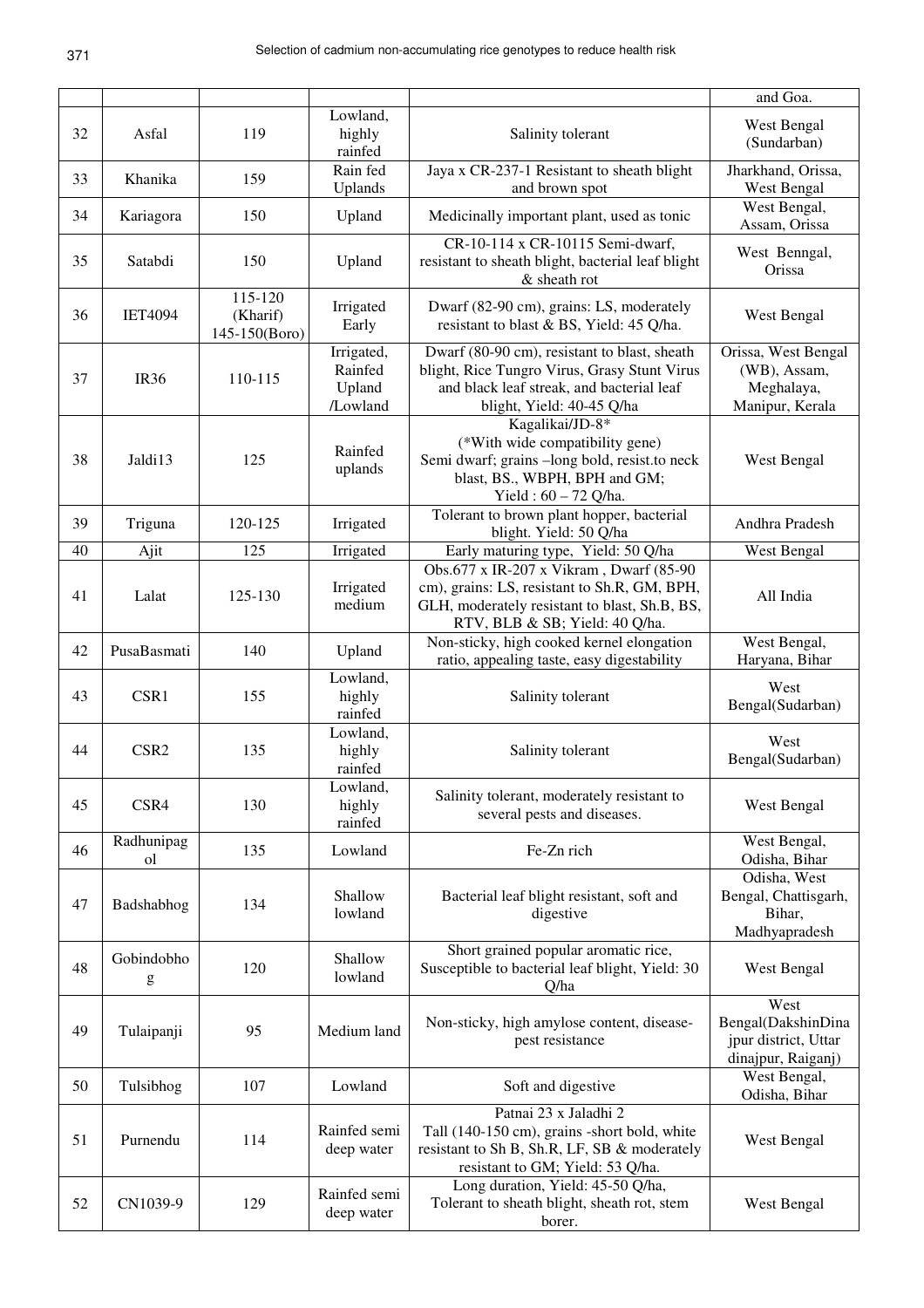| 53 | <b>Bhudeb</b> | 118 | Rainfed deep<br>water areas                                                | Pankaj/IR 38699-49-3-1-2// IR 41389-20-1-<br>5, Semi tall; grains - long slender, golden<br>colour, mod. resist. toSh.B., Sh. R. and SB,<br>resist. to BLB, BPH, GM;<br>Yield: 31-41 Q/ha. | West Bengal                         |
|----|---------------|-----|----------------------------------------------------------------------------|--------------------------------------------------------------------------------------------------------------------------------------------------------------------------------------------|-------------------------------------|
| 54 | Nonabokra     | 118 | Lowland, sub<br>merged-<br>water logged<br>condition,<br>highly<br>rainfed | Highly salinity tolerant. Genetic background<br>of Koshihikari, a salt-susceptible japonica<br>variety                                                                                     | West Bengal<br>(Sundarban)          |
| 55 | Amolmona      | 130 | Lowland,<br>rainfed                                                        | Salt tolerant rice variety                                                                                                                                                                 | West Bengal                         |
| 56 | Caning        | 118 | Lowland,<br>highly<br>rainfed                                              | Salinity tolerant, moderately resistant to<br>several pests and diseases, high yield                                                                                                       | West Bengal<br>(Sundarban)          |
| 57 | Pakali        | 140 | Lowland,<br>highly<br>rainfed                                              | Salinity tolerant, suitable for rice-prawn co-<br>culture under saline coastal ecology. Got GI<br>Tag.                                                                                     | West Bengal<br>(Sundarban), Kerala. |
| 58 | Nilima        | 135 | Irrigated/rain<br>fed                                                      | short bold, moderately resistant to blast &<br>SB,                                                                                                                                         | West Bengal,<br>Assam, Orissa       |

**Table 2 :** Effects of Cd treatment on the grain Cd levels and estimated oral weekly intake of Cd from the Cd contaminated rice grains.

| SI.<br>No.              | <b>Cultivars</b>   | Cd Content $(\mu g g^{-1})$ | <b>Oral weekly</b><br>$intake(\mu g)$ | Oral weekly intake<br>per kg body weight<br>$(\mu g kg^{-1})$ | <b>Cancer risk factor</b><br>(Zheng $et al. 2015$ ) |
|-------------------------|--------------------|-----------------------------|---------------------------------------|---------------------------------------------------------------|-----------------------------------------------------|
| 1                       | Swarna             | 0.23                        | 525                                   | 10.5                                                          | 1.12                                                |
| $\overline{2}$          | <b>MTU1010</b>     | 0.425                       | 892.5                                 | 17.85                                                         | 1.91                                                |
| $\overline{\mathbf{3}}$ | Muktasree          | 0.6875                      | 1443.75                               | 28.875                                                        | 3.09                                                |
| 4                       | Ratna              | 0.8375                      | 1758.75                               | 35.175                                                        | 3.76                                                |
| 5                       | GangaKaberi        | 0.6625                      | 1391.25                               | 27.825                                                        | 2.98                                                |
| 6                       | Khitish            | $\overline{0.8}$            | 1680                                  | 33.6                                                          | 3.60                                                |
| $\overline{7}$          | Kabirajsaal        | 0.125                       | 262.5                                 | 5.25                                                          | 0.56                                                |
| 8                       | Khandagiri         | 0.275                       | 577.5                                 | 11.55                                                         | 1.23                                                |
| 9                       | Narendra           | 0.3125                      | 656.25                                | 13.125                                                        | 1.40                                                |
| $\overline{10}$         | N.Sankar           | 0.35                        | 735                                   | 14.7                                                          | 1.57                                                |
| 11                      | SR <sub>26</sub> B | 0.7                         | 1470                                  | 29.4                                                          | 3.15                                                |
| 12                      | Bandana            | 0.49                        | 1029                                  | 20.58                                                         | 2.20                                                |
| 13                      | Palman             | 0.23                        | 483                                   | 9.66                                                          | 1.03                                                |
| 14                      | Kausallya          | 0.9125                      | 1916.25                               | 38.325                                                        | 4.10                                                |
| 15                      | Pratiksha          | 0.7875                      | 1653.75                               | 33.075                                                        | 3.54                                                |
| 16                      | Pankaj             | 0.675                       | 1417.5                                | 28.35                                                         | 3.03                                                |
| 17                      | Ranjit             | 0.8875                      | 1863.75                               | 37.275                                                        | 3.99                                                |
| 18                      | Geetanjali         | 0.675                       | 1417.5                                | 28.35                                                         | 3.03                                                |
| 19                      | Suma               | 1.375                       | 2887.5                                | 57.75                                                         | 6.18                                                |
| 20                      | S. Sankar          | 0.3625                      | 761.25                                | 15.225                                                        | 1.63                                                |
| $\overline{21}$         | Chaitali           | 0.6875                      | 1443.75                               | 28.875                                                        | 3.09                                                |
| 22                      | Mali-4             | 0.8275                      | 1737.75                               | 34.755                                                        | 3.72                                                |
| 23                      | Rajlaxmi           | 0.075                       | 157.5                                 | 3.15                                                          | 0.33                                                |
| 24                      | <b>Barsha</b>      | 0.725                       | 1522.5                                | 30.45                                                         | 3.26                                                |
| $\overline{25}$         | BumpyGold          | 0.4                         | 840                                   | 16.8                                                          | 1.80                                                |
| 26                      | Sabita             | 0.7125                      | 1496.25                               | 29.925                                                        | 3.20                                                |
| 27                      | Matla              | 0.65                        | 1365                                  | 27.3                                                          | 2.92                                                |
| 28                      | Santoshi           | 0.6625                      | 1391.25                               | 27.825                                                        | 2.98                                                |
| $\overline{29}$         | Dadsal             | 0.7125                      | 1496.25                               | 29.925                                                        | 3.20                                                |
| 30                      | Suparna            | 0.25                        | 525                                   | 10.5                                                          | 1.12                                                |
| 31                      | Annada             | 0.75                        | 1575                                  | 31.5                                                          | 3.37                                                |
| $\overline{32}$         | Asfal              | 0.7                         | 1470                                  | 29.4                                                          | 3.15                                                |

## **Acknowledgment**

Authors would like to acknowledge CAS, Dept. of Botany, University of Calcutta, DST-FIST for infrastructural

and instrumentation facilities. Authors also acknowledge I.I.T Bombay for ICP-AES analysis. SM, FB and TG acknowledge Department of Biotechnology Govt. of India, University Grants Commission (UGC), Govt. of India and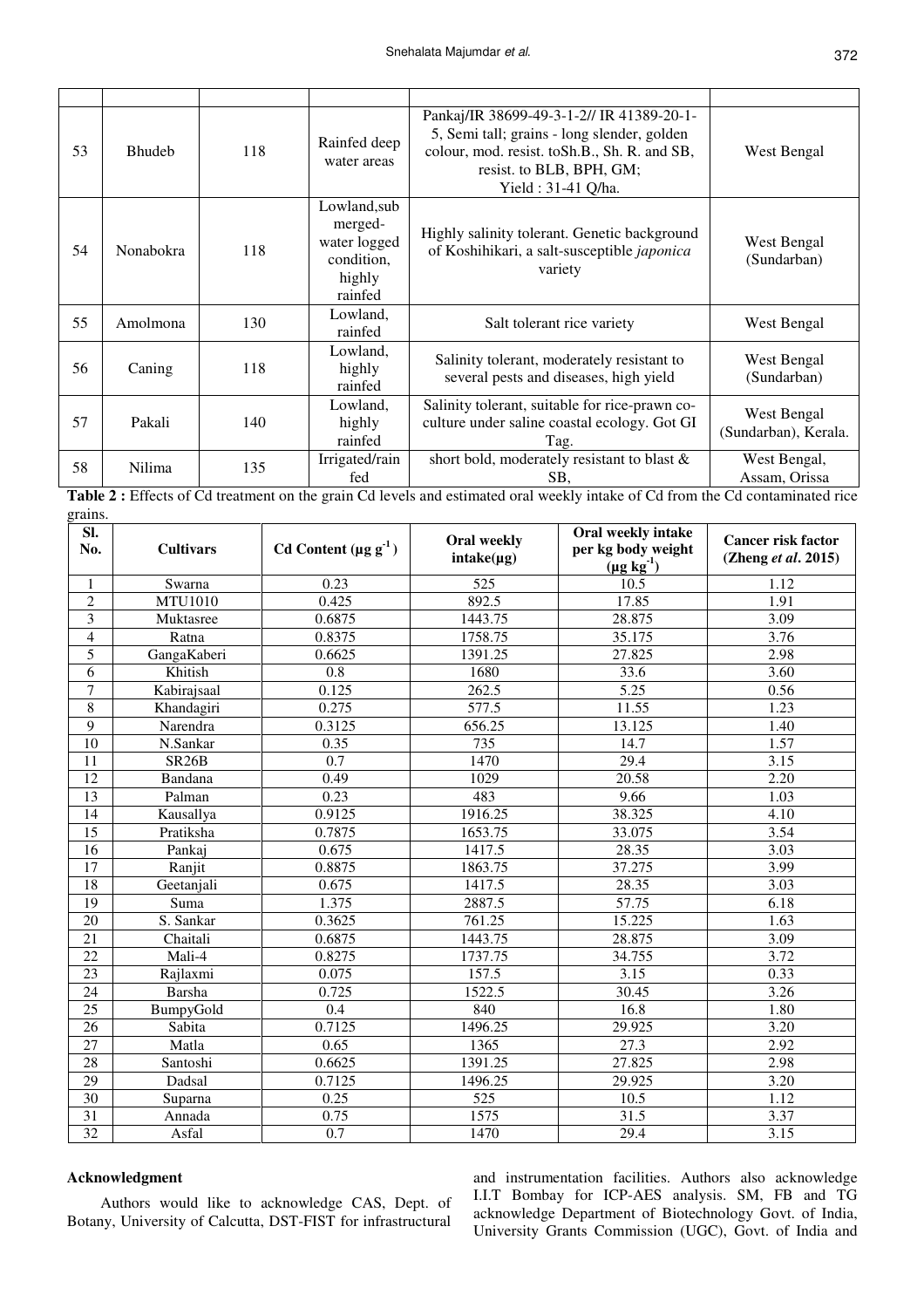Council of Scientific and Industrial Research (CSIR), Govt. of India for their fellowship. Financial assistance from Department of Biotechnology, West Bengal, (Memo No-76(Sanc) BT/P/Budget/RD-14/2017) is also gratefully acknowledged.

## **Conflict of interest**

None.

## **Ethical approval**

This article does not contain any studies with human participants or animals performed by any of the authors.

## **References**

- Banerjee, D.; Bairagi, H.; Mukhopadhyay, S.; Pal, A.; Bera, D. and Ray, L. (2010) Heavy metal contamination in fruits and vegetables in two districts of West Bengal, India. *Electronic Journal of Environmental, Agricultural And Food Chemistry*, 9(9): 1423-1432.
- Barman, F.; Majumdar, S.; Arzoo, S.H. and Kundu, R. (2020). Genotypic variation among 20 rice cultivars/landraces in response to cadmium stress grown locally in West Bengal, India. *Plant Physiology and Biochemistry*, 148: 193-206.
- Chen, Y.; Li, T.Q.; Han, X.; Ding, Z.L.; Yang, X.E. and Jin, Y.F. (2012). Cadmium accumulation in different pakchoi cultivars and screening for pollution-safe cultivars. *Journal of Zhejiang university science B*, 13(6): 494-502.
- Duan, G.; Shao, G.; Tang, Z.; Chen, H.; Wang, B.; Tang, Z.; Yang, Y.; Liu, Y. and Zhao, F.J. (2017). Genotypic and environmental variations in grain cadmium and arsenic concentrations among a panel of high yielding rice cultivars. *Rice*, 10(1): 1-13.
- Gratão, P.L.; Monteiro, C.C.; Rossi, M.L.; Martinelli, A.P.; Peres, L.E.; Medici, L.O.; Lea, P.J. and Azevedo, R.A. (2009). Differential ultrastructural changes in tomato hormonal mutants exposed to cadmium. *Environmental and Experimental Botany*, 67(2): 387-394.
- Guha, T.; Barman, S.; Mukherjee, A. and Kundu, R. (2020). Nano-scale zero valent iron modulates Fe/Cd transporters and immobilizes soil Cd for production of Cd free rice. *Chemosphere*, 260: 127533.
- Ismael, M.A.; Elyamine, A.M.; Moussa, M.G.; Cai, M.; Zhao, X. and Hu, C. (2019). Cadmium in plants: uptake, toxicity, and its interactions with selenium fertilizers. *Metallomics*, 11(2): 255-277.
- Jones, E.D.; Stewart, N.M. and Mullin, J.B. (1992). The diffusion of copper in cadmium telluride. *Journal of crystal growth.*, 117(1-4): 244-248.
- Joseph, P. (2009). Mechanisms of Cd carcinogenesis. *Toxicology and Applied Pharmacology.,* 238(3): 272- 279.
- Kanu, A.S.; Ashraf, U.; Mo, Z.; Fuseini, I.; Mansaray, L.R.; Duan, M.; Pan, S. and Tang, X. (2017). Cadmium uptake and distribution in fragrant rice genotypes and related consequences on yield and grain quality traits. *Journal of Chemistry*, 2017.
- Kar, I.; Mukhopadhayay, S.K.; Patra, A.K. and Pradhan, S. (2015) Metal concentrations and histopathological changes in goats (*Capra hircus*) reared near an industrial area of West Bengal, India. *Archives of environmental contamination and toxicology*, 69(1): 32- 43.
- Khan, S.; Cao, Q.; Zheng, Y.M.; Huang, Y.Z. and Zhu, Y.G. (2008). Health risks of heavy metals in contaminated soils and food crops irrigated with wastewater in Beijing, China. *Environmental pollution*, 152(3): 686- 692.
- Li, R.; Li, M.; Ashraf, U.; Liu, S. and Zhang, J. (2019). Exploring the relationships between yield and yieldrelated traits for rice varieties released in China from 1978 to 2017. *Frontiers in plant science*, 10: 543.
- Majumdar, S.; Sachdev, S. and Kundu, R. (2020). Salicylic acid mediated reduction in grain cadmium accumulation and amelioration of toxicity in *Oryza sativa* L. cv Bandana. *Ecotoxicology and Environmental Safety*, 205: 111167.
- Miyadate, H.; Adachi, S.; Hiraizumi, A.; Tezuka, K.; Nakazawa, N.; Kawamoto, T.; Katou, K.; Kodama, I.; Sakurai, K.; Takahashi, H. and Satoh Nagasawa, N. (2011). OsHMA3, a P1B type of ATPase affects root to shoot cadmium translocation in rice by mediating efflux into vacuoles. *New phytologist*, 189(1): 190-199.
- Niu, K.; Zhang, R.; Zhu, R.; Wang, Y.; Zhang, D. and Ma, H. (2021). Cadmium stress suppresses the tillering of perennial ryegrass and is associated with the transcriptional regulation of genes controlling axillary bud outgrowth. *Ecotoxicology and Environmental Safety*, 212: 112002.
- Pudjihastuti, I.; Sumardiono, S., Supriyo, E. and Kusumayanti, H. (2019) Analog rice characteristics made from sago flour and arrowroot flour in supporting food diversification. In *AIP Conference Proceedings.,* 2114(1): 30004. AIP Publishing LLC.
- Seth, C.S.; Misra, V.; Chauhan, L.K.S. and Singh, R.R. (2008). Genotoxicity of cadmium on root meristem cells of *Allium cepa* : cytogenetic and Comet assay approach. *Ecotoxicology and Environmental safety*, 71(3): 711-716.
- Shanying, H.E.; Xiaoe, Y.A.N.G.; Zhenli, H.E. and Baligar, V.C. (2017). Morphological and physiological responses of plants to cadmium toxicity: a review. *Pedosphere*, 27(3): 421-438.
- Solís-Domínguez, F.A.; González-Chávez, M.C.; Carrillo-González, R. and Rodríguez-Vázquez, R. (2007). Accumulation and localization of cadmium in *Echinochloa polystachya* grown within a hydroponic system. *Journal of hazardous materials*, 141(3): 630- 636.
- Takahashi, R.; Ishimaru, Y.; Nakanishi, H. and Nishizawa, N.K. (2011). Role of the iron transporter OsNRAMP1 in cadmium uptake and accumulation in rice. *Plant Signaling & Behavior*, 6(11): 1813-1816.
- Uraguchi, S.; Mori, S.; Kuramata, M.; Kawasaki, A.; Arao, T and Ishikawa, S. (2009). Root-to-shoot Cd translocation via the xylem is the major process determining shoot and grain cadmium accumulation in rice. *Journal of experimental botany*, 60(9): 2677-2688.
- World Health Organization, (2010) World Health Statistics 2010. World Health Organization
- Xie, P.P.; Deng, J.W.; Zhang, H.M.; Ma, Y.H.; Cao, D.J.; Ma, R.X.; Liu, R.J.; Liu, C. and Liang, Y.G. (2015). Effects of cadmium on bioaccumulation and biochemical stress response in rice (*Oryza sativa* L.). *Ecotoxicology and Environmental Safety*, 122: 392-398.
- Yu, H.; Wang, J.; Fang, W.; Yuan, J. and Yang, Z. (2006) Cadmium accumulation in different rice cultivars and